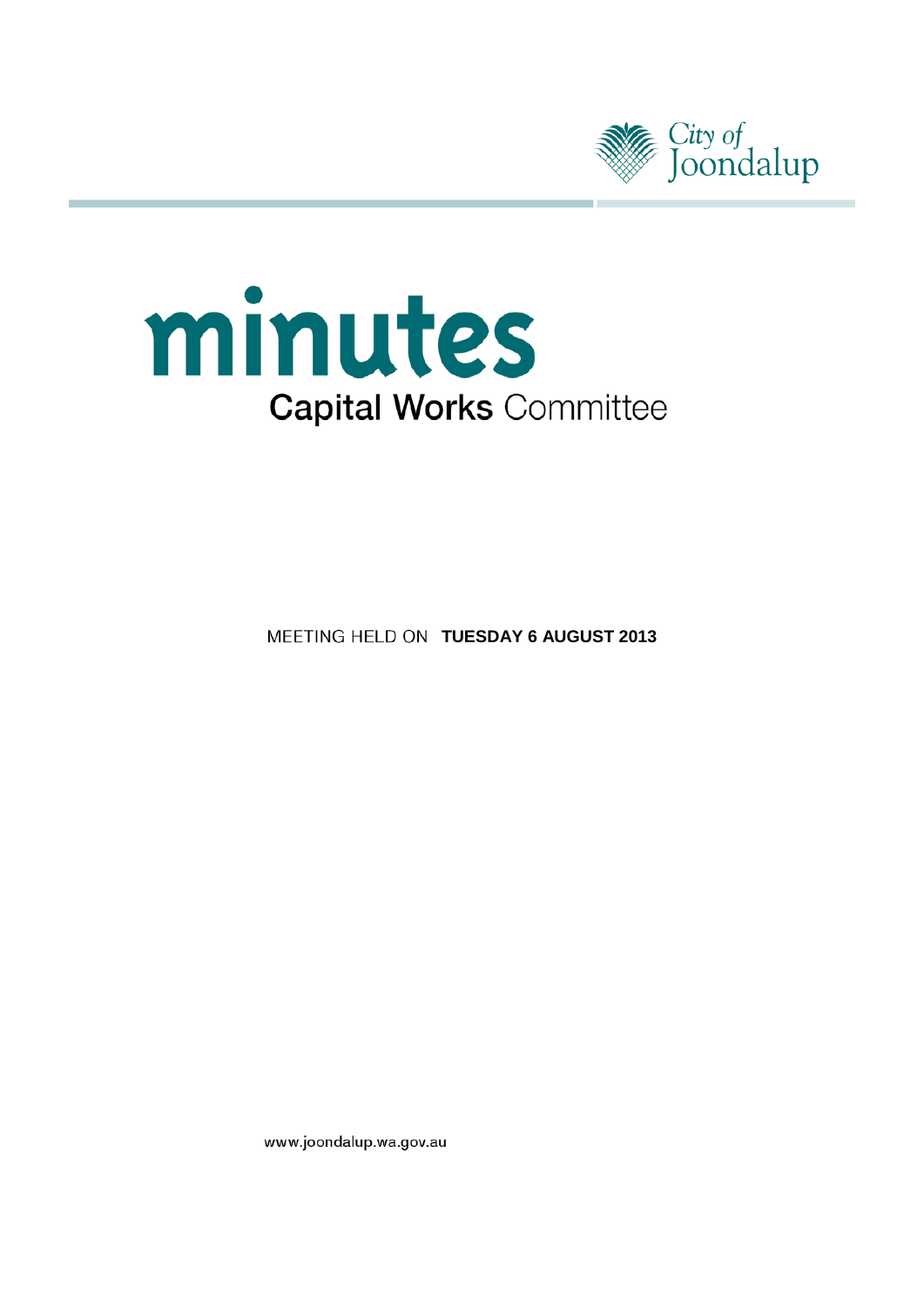# **TABLE OF CONTENTS**

| Item No.       | <b>Title</b>                                                                   | Page No. |
|----------------|--------------------------------------------------------------------------------|----------|
|                | <b>Declaration of Opening</b>                                                  | 3        |
|                | Apologies/Leave of absence                                                     | 3        |
|                | <b>Confirmation of Minutes</b>                                                 | 4        |
|                | Announcements by the Presiding Member without discussion                       | 4        |
|                | Declarations of Interest                                                       | 4        |
|                | Identification of matters for which the meeting may sit behind<br>closed doors | 4        |
|                | Petitions and deputations                                                      | 4        |
|                | Reports                                                                        | 5        |
| $\mathbf{1}$   | Update on 2012-13 Capital Works Program - [102496]                             | 5        |
| $\overline{2}$ | Monthly Capital Works Project Reports - [102496]                               | 8        |
| 3              | Capital Works Committee Project Reporting for 2013-14<br>[102496]              | 13       |
|                | Motions of which previous notice has been given                                | 18       |
|                | Requests for Reports for future consideration                                  | 18       |
|                | Closure                                                                        | 18       |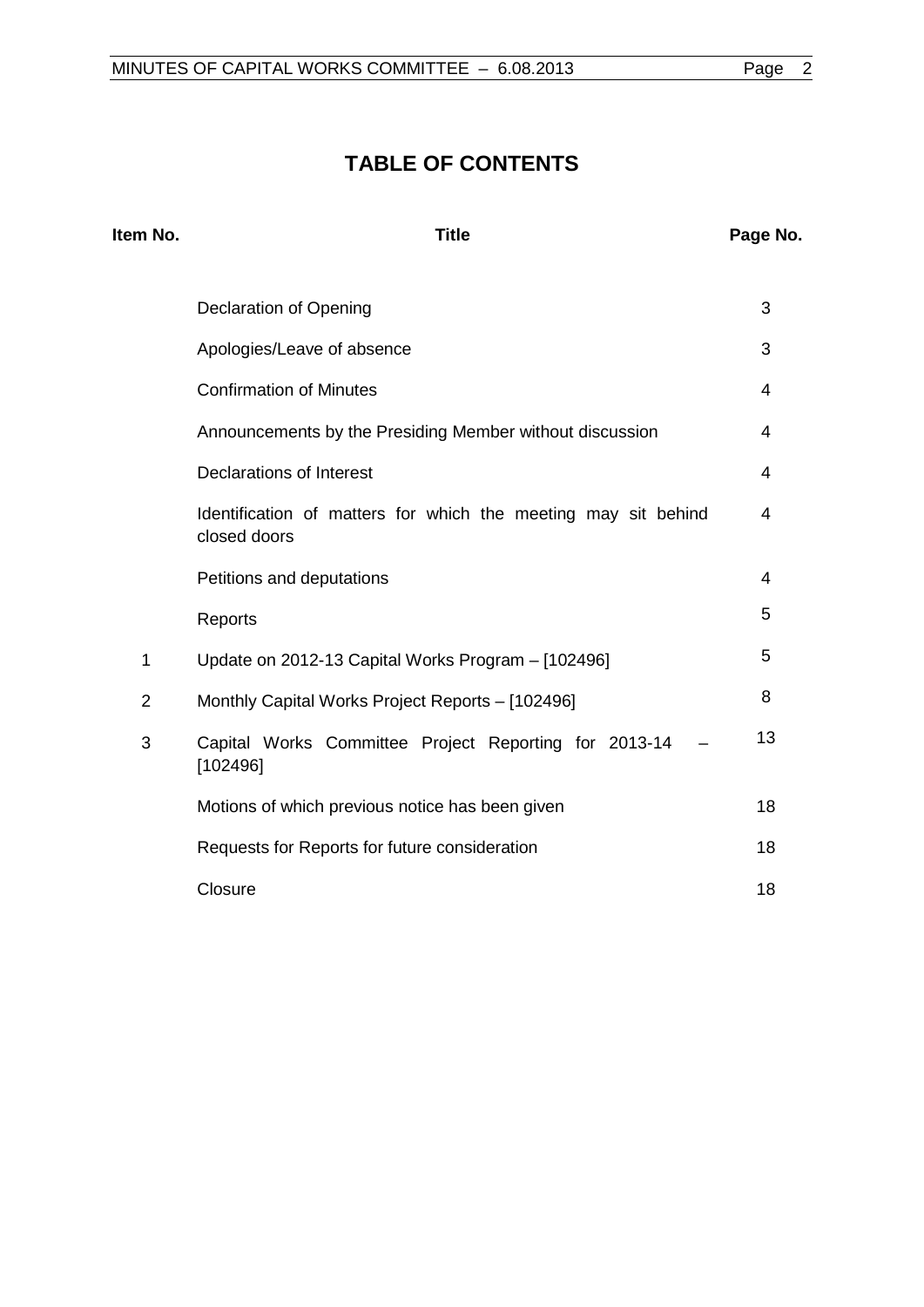# **CITY OF JOONDALUP**

## **MINUTES OF THE CAPITAL WORKS COMMITTEE MEETING HELD IN CONFERENCE ROOM 2, JOONDALUP CIVIC CENTRE, BOAS AVENUE, JOONDALUP ON TUESDAY 6 AUGUST 2013.**

## **ATTENDANCE**

## **Committee Members:**

| Cr Tom McLean, JP<br><b>Mayor Troy Pickard</b> | <b>Presiding Member</b>                                                                       |
|------------------------------------------------|-----------------------------------------------------------------------------------------------|
| Cr Geoff Amphlett, JP<br><b>Cr Brian Corr</b>  | <b>Deputy Presiding Member</b>                                                                |
| Cr Mike Norman                                 | Deputising for Cr Christine Hamilton-Prime<br>from $5.51$ pm;<br>Absent from 5.54pm to 5.55pm |
| Cr Teresa Ritchie<br>Cr Philippa Taylor        | from 5.53pm                                                                                   |
| Observer:                                      |                                                                                               |

Cr John Chester

## **Officers:**

| <b>Director Corporate Services</b>      |
|-----------------------------------------|
| <b>Director Infrastructure Services</b> |
| <b>Manager Governance</b>               |
| Governance Coordinator                  |
| Governance Officer                      |
|                                         |

## <span id="page-2-0"></span>**DECLARATION OF OPENING**

The Presiding Member declared the meeting open at 5.49pm.

## <span id="page-2-1"></span>**APOLOGIES/LEAVE OF ABSENCE**

## **Apology**

Cr Christine Hamilton-Prime.

## **Leave of Absence previously approved**

| Cr Russ Fishwick, JP | 12 August to 16 August 2013 inclusive. |
|----------------------|----------------------------------------|
| Cr Teresa Ritchie    | 12 August to 16 August 2013 inclusive. |
| Cr Brian Corr        | 13 August to 17 August 2013 inclusive. |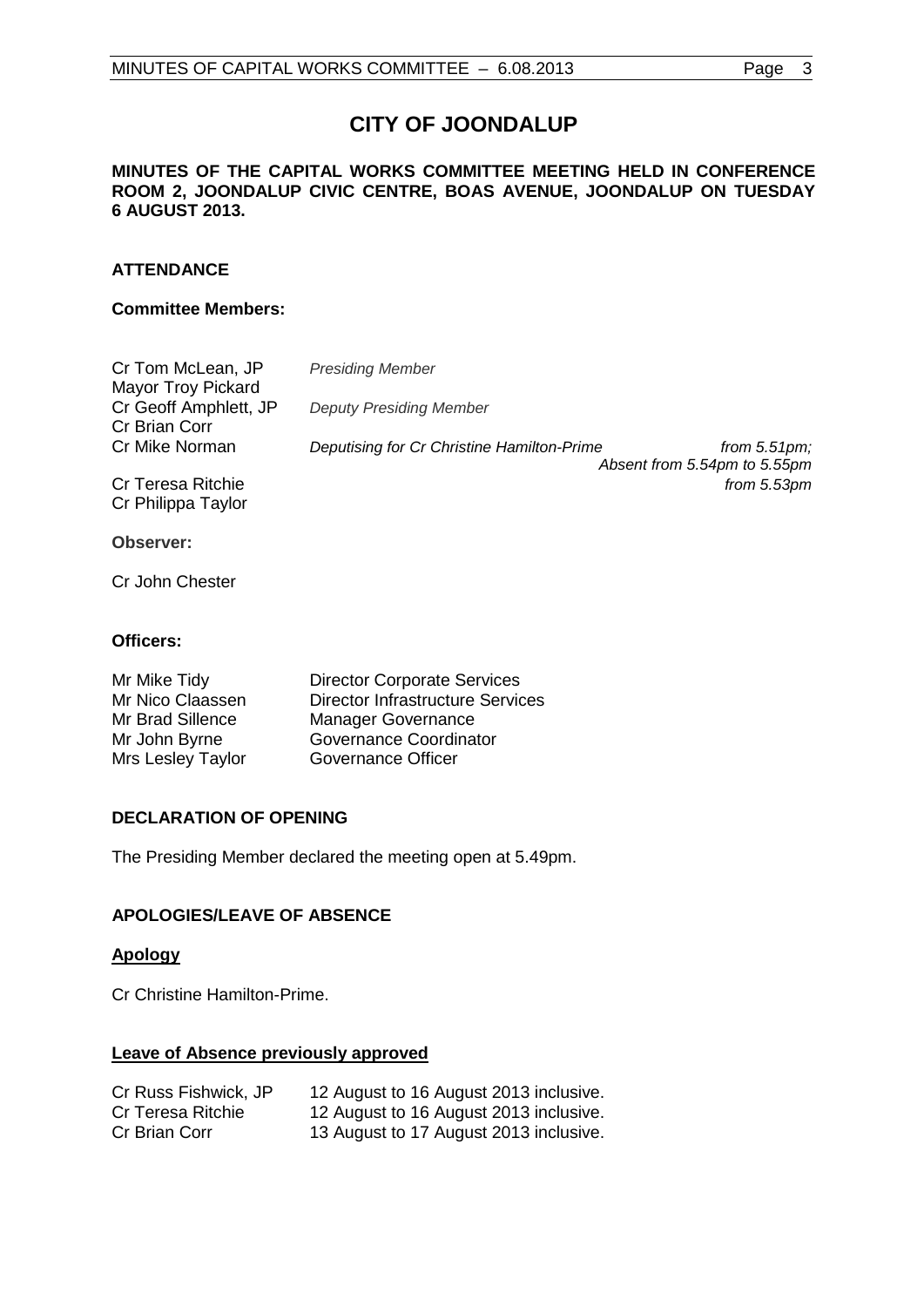## <span id="page-3-0"></span>**CONFIRMATION OF MINUTES**

## MINUTES OF THE CAPITAL WORKS COMMITTEE MEETING HELD ON 2 JULY 2013

**MOVED Cr Amphlett, SECONDED Mayor Pickard that the minutes of the meeting of the Capital Works Committee held on 2 July 2013 be confirmed as a true and correct record.**

## **The Motion was Put and CARRIED (5/0)**

**In favour of the Motion:** Cr McLean, Mayor Pickard, Crs Amphlett, Corr and Taylor.

## <span id="page-3-1"></span>**ANNOUNCEMENTS BY THE PRESIDING MEMBER WITHOUT DISCUSSION**

Nil.

## <span id="page-3-2"></span>**DECLARATIONS OF INTEREST**

Nil.

## <span id="page-3-3"></span>**IDENTIFICATION OF MATTERS FOR WHICH THE MEETING MAY SIT BEHIND CLOSED DOORS**

In accordance with Clause 76 of the City's *Standing Orders Local Law 2005*, this meeting was not open to the public.

## <span id="page-3-4"></span>**PETITIONS AND DEPUTATIONS**

Nil.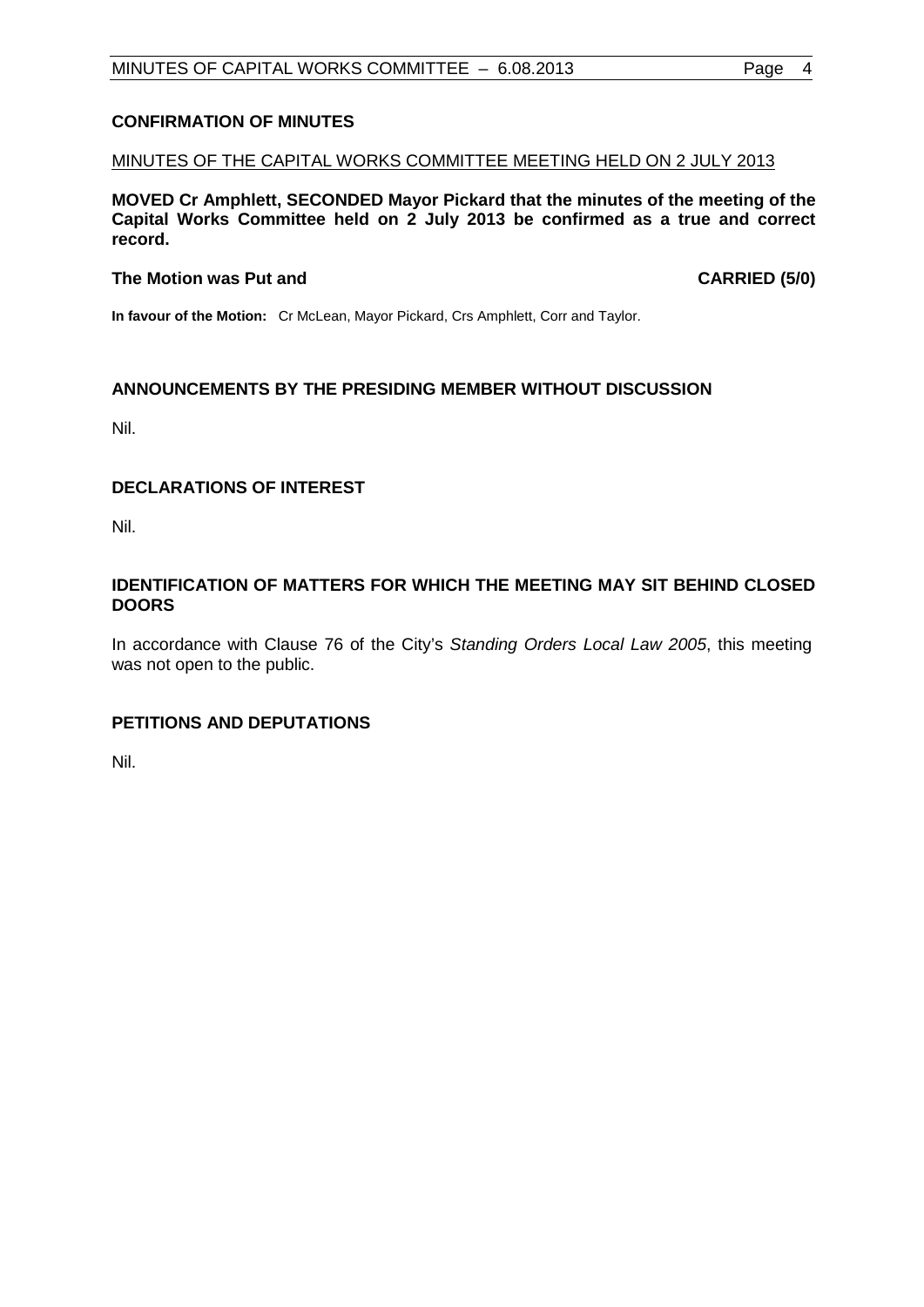## <span id="page-4-0"></span>**REPORTS**

## <span id="page-4-1"></span>**ITEM 1 UPDATE ON 2012-13 CAPITAL WORKS PROGRAM**

| <b>WARD</b>                           | All                                                                                                                                                    |
|---------------------------------------|--------------------------------------------------------------------------------------------------------------------------------------------------------|
| <b>RESPONSIBLE</b><br><b>DIRECTOR</b> | Mr Nico Claassen<br>Infrastructure Services                                                                                                            |
| <b>FILE NUMBER</b>                    | 102496, 101515                                                                                                                                         |
| <b>ATTACHMENTS</b>                    | Attachment 1 Capital Works Project 2012-13                                                                                                             |
| <b>AUTHORITY / DISCRETION</b>         | Information - includes items provided to Council for<br>information purposes only that do not require a decision of<br>Council (that is for 'noting'). |

## **PURPOSE**

For the Capital Works Committee to note the update on the 2012-13 Capital Works Program.

## **EXECUTIVE SUMMARY**

The Capital Works Project Report for the 2012-13 program, as at 30 June 2013, is attached (Attachment 1 refers).

*It is recommended that the Capital Works Committee NOTES the report on the Capital Works Projects for 2012-13 forming Attachment 1 to this Report.*

## **BACKGROUND**

At its meeting held on 15 May 2012 (CJ094-05/12 refers), Council resolved inter alia to establish a Capital Works Committee to:

- *Oversee the monthly progress of the City's annual Capital Works Program and review of the City's Five Year Capital Works Program.*
- *Oversee the long term planning of major capital works projects not being the role of a Council Committee established for such purposes.*
- *Consider recommendations to modify the City's Capital Works.*

## **DETAILS**

The Capital Works Project Report for the 2012-13 program, as at 30 June 2013, is provided at Attachment 1.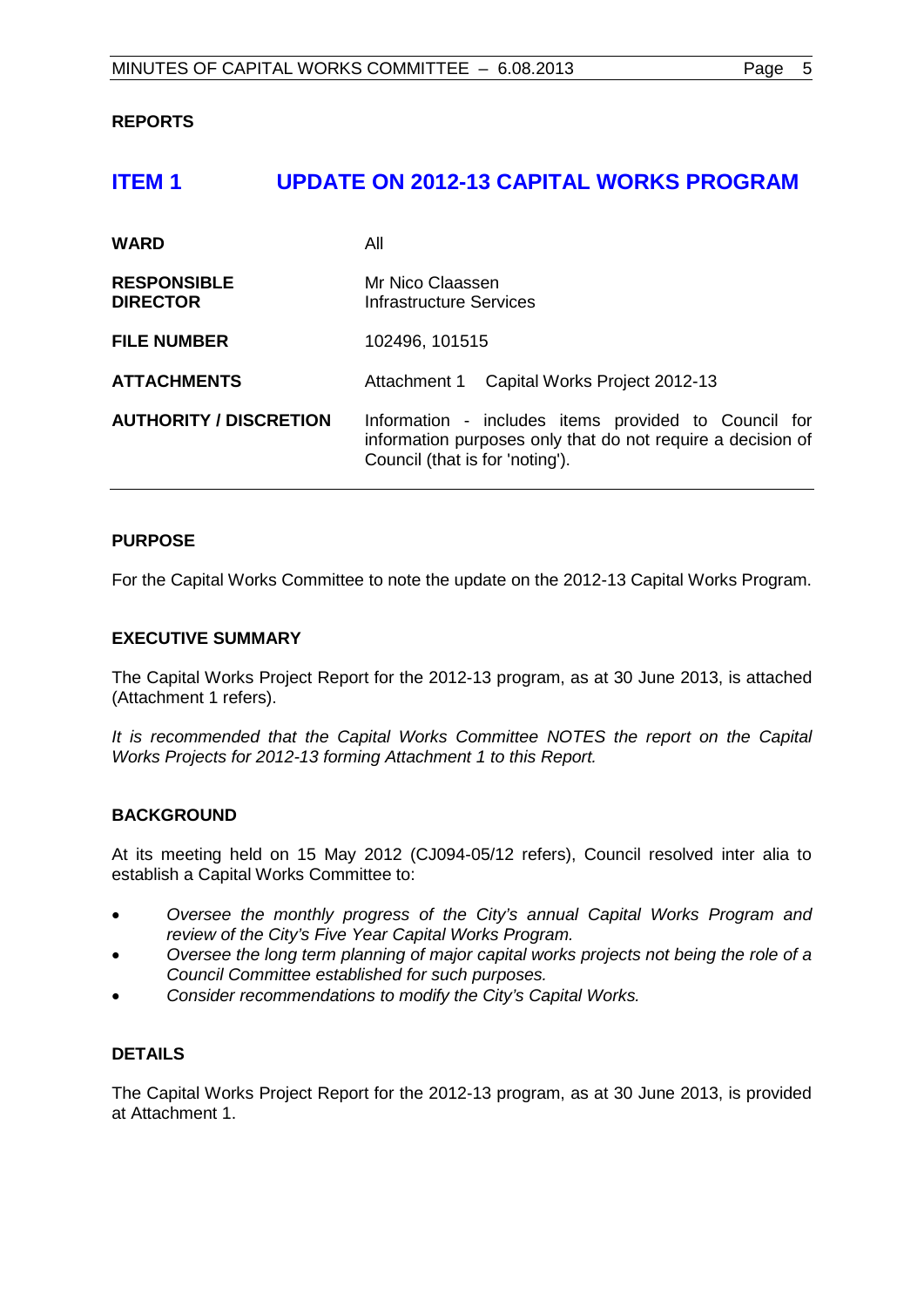## **Legislation / Strategic Community Plan / policy implications**

**Legislation** Sections 5.17 and 6.8 of the *Local Government Act 1995.*

A Committee cannot make decisions, on behalf of the Council, that require an absolute majority decision (section 5.17 of the *Local Government Act 1995)*, in which case, and in accordance with Section 6.8 of the *Local Government Act 1995,* includes approving expenditure not included in the City's Annual Budget. The Capital Works Committee could only recommend to the Council to approve or modify capital works projects.

#### **Strategic Community Plan**

- **Key theme** Financial Sustainability.
- **Objective** Major project delivery.
- **Strategic initiative** Not applicable.
- **Policy** Not applicable.

## **Risk management considerations**

Not applicable.

#### **Financial/budget implications**

Not applicable.

## **Regional significance**

Not applicable.

#### **Sustainability implications**

Not applicable.

## **Consultation**

Not applicable.

#### **COMMENT**

The Capital Works Project Report for the 2012-13 program provides an update on the capital work activities undertaken as at 30 June 2013.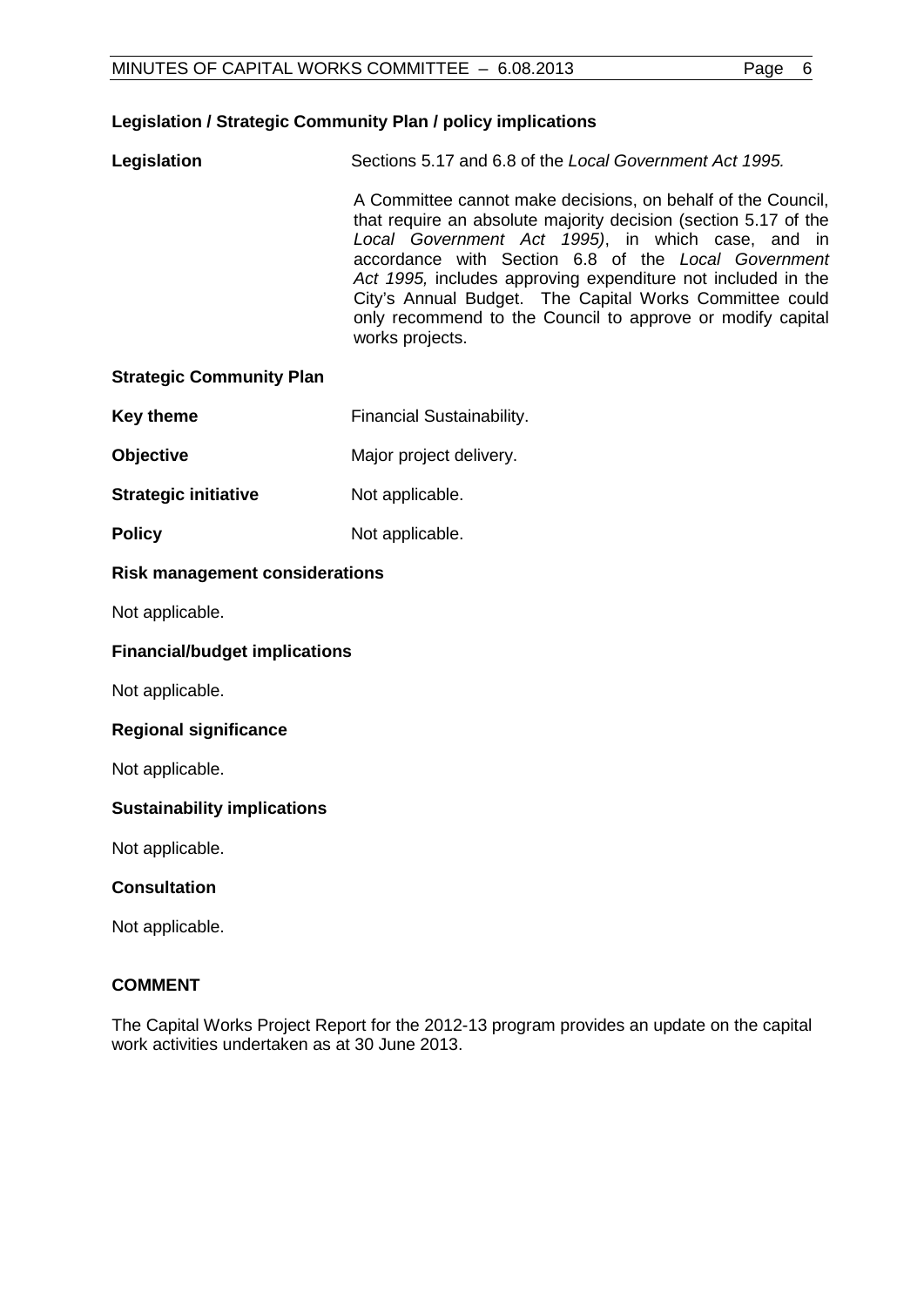## **VOTING REQUIREMENTS**

Simple Majority.

*Cr Norman entered the room at 5.51pm.*

*Cr Ritchie entered the room at 5.53pm.*

*Cr Norman left the room at 5.54pm and returned at 5.55pm.*

**MOVED Cr Amphlett, SECONDED Cr Norman that the Capital Works Committee NOTES the report on the Capital Works Projects for 2012-13 forming Attachment 1 to this Report.**

#### **The Motion was Put and CARRIED (7/0)**

**In favour of the Motion:** Cr McLean, Mayor Pickard, Crs Amphlett, Corr, Norman, Ritchie and Taylor.

*Appendix 1 refers*

*[To access this attachment on electronic document, click here: Attach1agnCWC060813.pdf](http://www.joondalup.wa.gov.au/files/committees/CWOC/2013/Attach1agnCWC060813.pdf)*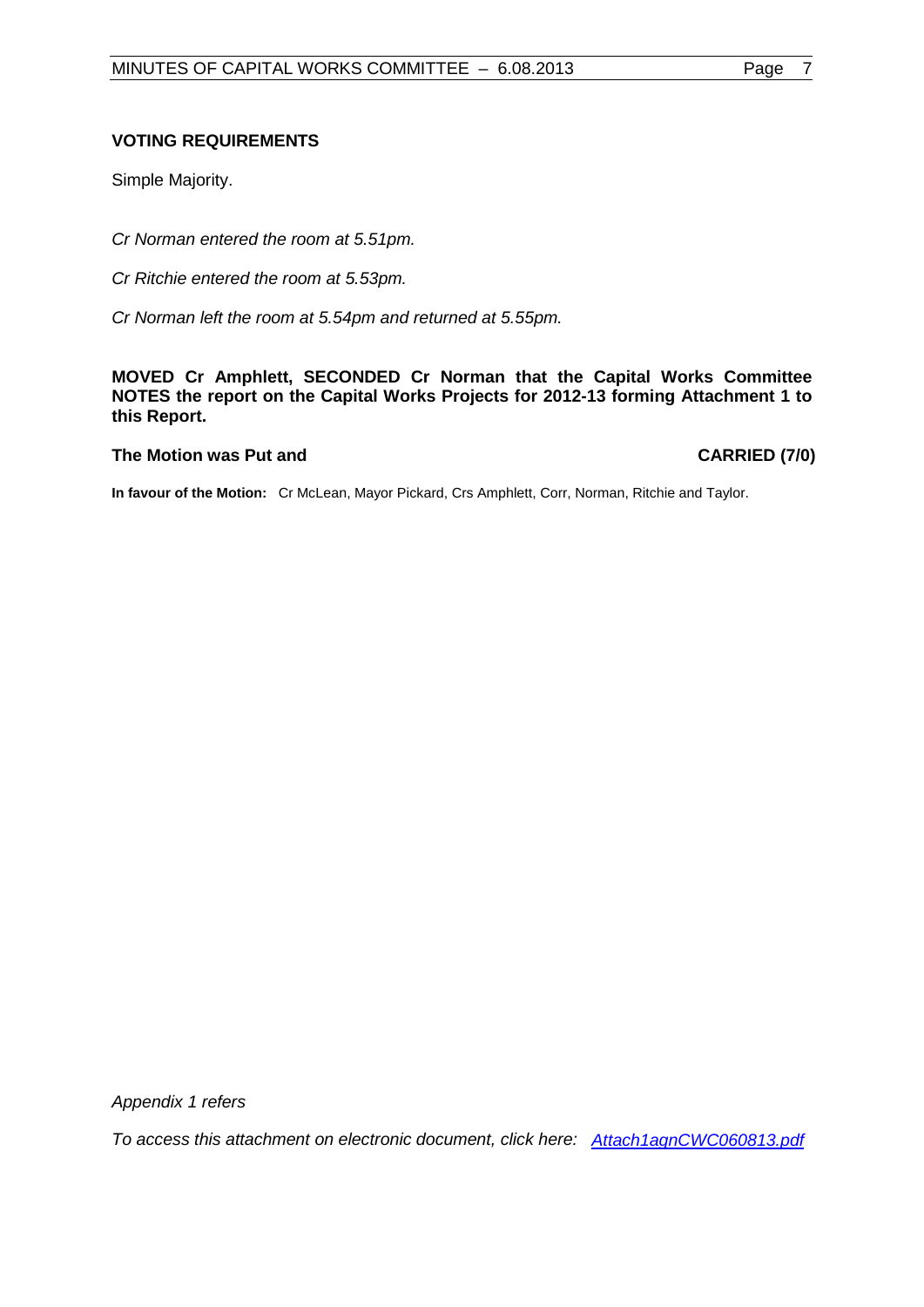# <span id="page-7-0"></span>**ITEM 2 MONTHLY CAPITAL WORKS PROJECT REPORTS**

| <b>WARD</b>                           | All                                                                                          |                                                                                                                                                                                           |           |        |
|---------------------------------------|----------------------------------------------------------------------------------------------|-------------------------------------------------------------------------------------------------------------------------------------------------------------------------------------------|-----------|--------|
| <b>RESPONSIBLE</b><br><b>DIRECTOR</b> | Mr Nico Claassen<br>Infrastructure Services                                                  |                                                                                                                                                                                           |           |        |
| <b>FILE NUMBER</b>                    | 102496, 101515                                                                               |                                                                                                                                                                                           |           |        |
| <b>ATTACHMENTS</b>                    | Attachment 1<br>Attachment 2<br>Attachment 3<br>Attachment 4<br>Attachment 5<br>Attachment 6 | Currambine<br>construction<br><b>Entry statements</b><br><b>Hodges Drive duplication</b><br>Mawson Park landscape upgrade<br>Hillarys Park landscape upgrade<br>Marmion Foreshore parking | Community | Centre |
| <b>AUTHORITY / DISCRETION</b>         | Council (that is for 'noting').                                                              | Information - includes items provided to Council for<br>information purposes only that do not require a decision of                                                                       |           |        |

## **PURPOSE**

For the Capital Works Committee to note the monthly project status reports for capital works projects.

## **EXECUTIVE SUMMARY**

At the Capital Works Committee meeting held on 7 August 2012 the Committee determined which capital works project reports were required and the frequency of reporting. The monthly project reports are attached (Attachments 1 to 6 refer).

## **BACKGROUND**

At its meeting held on 7 August 2012 the Capital Works Committee requested that the following project reports be provided on a monthly and quarterly basis:

- Oceanside Promenade redevelopment monthly
- Moore Drive duplication monthly
- Currambine Community Centre and Delamere Park construction monthly
- Tom Simpson Park upgrade monthly
- Entry statements monthly
- Mirror Park skate park monthly
- Hodges Drive duplication quarterly
- Marmion Foreshore car park quarterly
- Mawson Park landscape upgrade quarterly
- Hillarys Park landscape upgrade quarterly.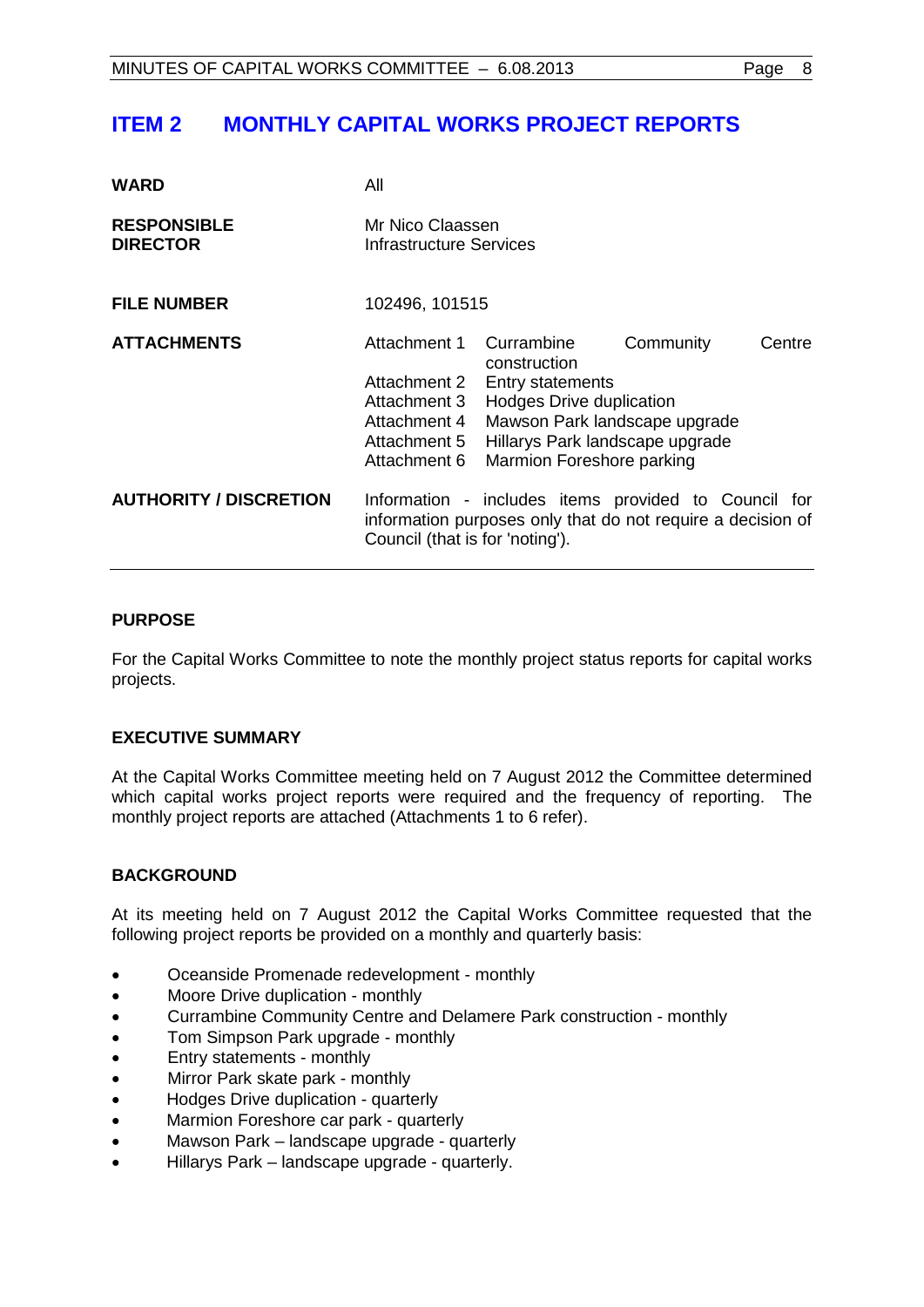## **DETAILS**

At its meeting held on 7 August 2012 the Capital Works Committee determined which capital work project reports were required on a monthly and quarterly basis with the quarterly reports becoming monthly once work commences.

The following projects which required monthly reports have now been completed:

- Oceanside Promenade redevelopment
- Moore Drive duplication
- Tom Simpson Park upgrade
- Mirror Park skate park.

Work has now commenced on the following projects therefore the quarterly reports for the projects will now be provided monthly:

- Hodges Drive duplication
- Mawson Park landscape upgrade
- Hillarys Park landscape upgrade.

A project report for the construction of Delamere Park is included with this report (Attachment 2 refers) and will now also be presented to the Committee every quarter until the works commence when it will become a monthly report.

A summary of the projects and their current status is detailed below, with more detailed information in the attached project reports.

Currambine Community Centre construction

- Project description: Design, tender and project management of the construction of Currambine Community Centre and car park.
- Current status: Works on the community centre are progressing and the building has been awarded a 'Four Star Green Star' design rating.

Arrangements to raise the ceiling above the stage area have been made. As this will entail alterations to the pipe work and the like, the date of practical completion will be delayed until October 2013.

## Entry statements

- Project description: Installation of two entry statements to be installed at both ends of Marmion Avenue. The entry statement project underpins the concept of 'a memorable gateway into the City of Joondalup, with visitors and residents "moving through" the design'. The scope of the project includes the installation of poles, signage, trees and ground treatments.
- Current status: Main Roads WA (MRWA) has approved the design of the entry statements with conditions. Awaiting MRWA confirmation that the monolith signs and poles do not require frangible bases.

Wording and the positioning of the City logo on the signage is being determined in consultation with Marketing and Communications and Elected Members.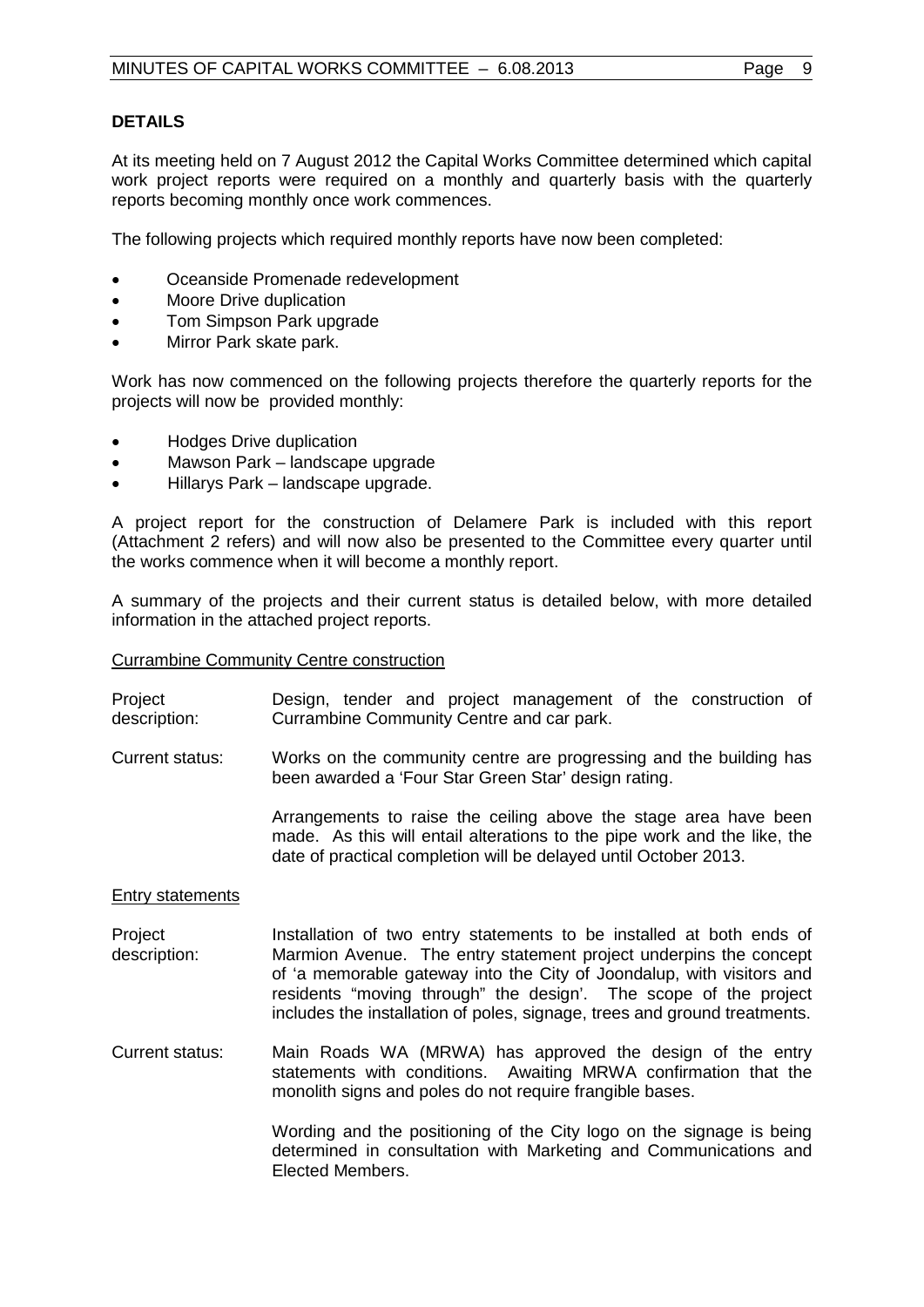#### Hodges Drive duplication

- Project description: The duplication of the existing carriageway to link with the constructed dual carriageway east of Marmion Avenue and includes a new dual lane roundabout at Venturi Drive, upgrade of the existing roundabout at Constellation Drive and a tie into the existing Ocean Reef Road roundabout.
- Current status: Kerbing and asphalt works have been completed as has the footpath link to the school. Brick paving and back fill behind the kerbing is underway.

Awaiting Western Power works to be undertaken and line-marking.

#### Mawson Park – landscape upgrade

- **Project** description: Landscape Master Planning upgrades to Mawson Park aimed to reduce water consumption, improve access, improve aesthetics / amenity while continuing to provide high quality recreational opportunities for the community.
- Current status: Installation of the irrigation system has been completed and the planting and kerbing installed.

This project has been completed.

#### Hillarys Park – landscape upgrade

Project description: Landscape Master Planning upgrades to Hillarys Park aimed to reduce water consumption, improve access, improve aesthetics / amenity while continuing to provide high quality recreational opportunities for the community.

Current status: Installation of the irrigation system has been completed.

This project has been completed.

#### Marmion Foreshore car park

Project description: To design and construct a decked public parking facility of around 85 bays to the north of the MAAC.

Current status: The Department of Regional Development and Lands has accepted an offer of \$1,520,000 for the sale of Lot 95 Gull Street. Settlement is expected to occur on 29 July 2013.

> City officers have met with representatives from the MAAC Club to discuss the design of the car parking facility.

> The project plan will be amended to reflect the new implementation construction time frames.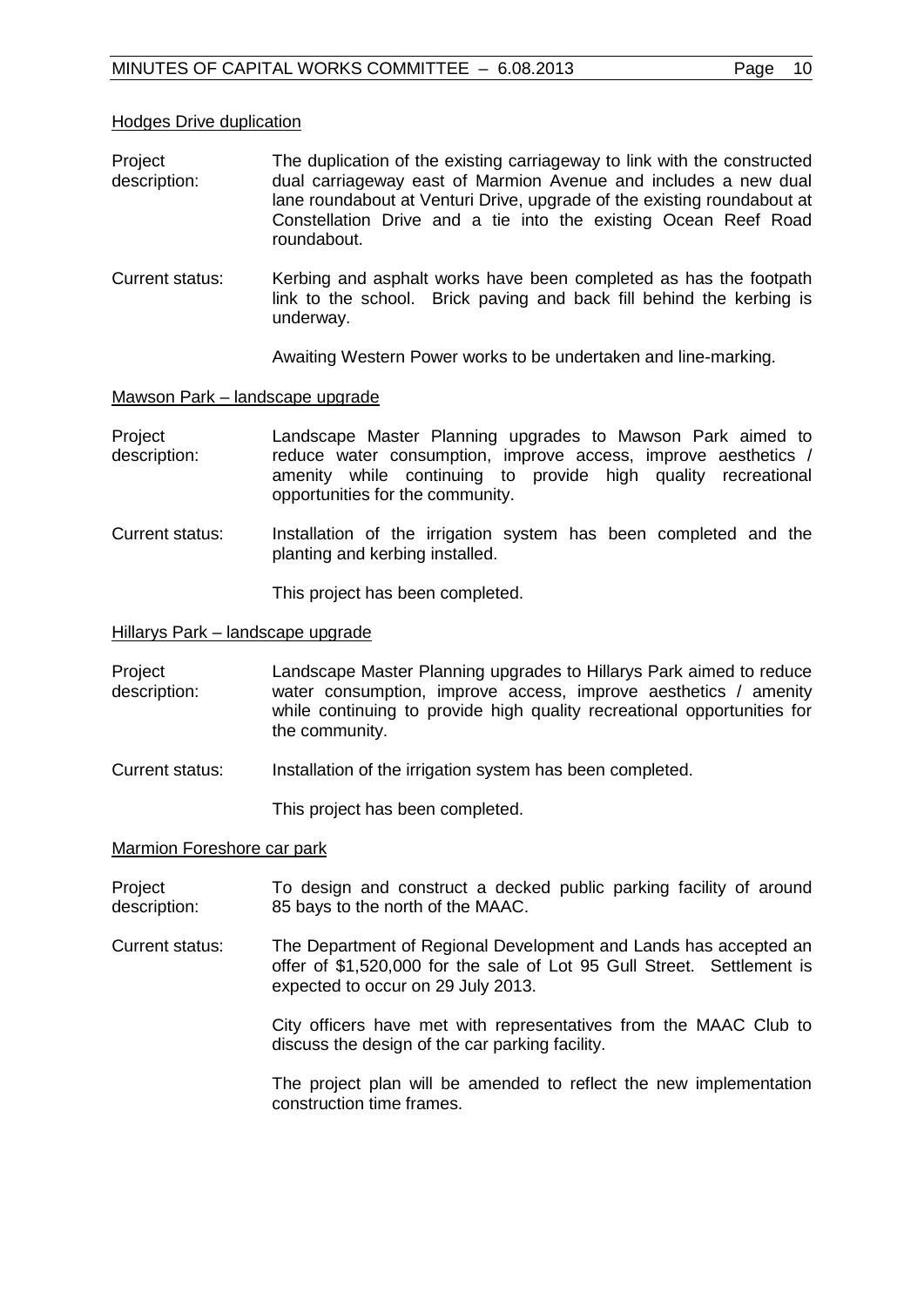## **Legislation / Strategic Community Plan / policy implications**

**Legislation** Sections 5.17 and 6.80 of the *Local Government Act 1995.*  A Committee cannot make decisions, on behalf of the Council, that require an absolute majority decision (section 5.17 of the *Local Government Act 1995)*, in which case, and in accordance with Section 6.8 of the *Local Government Act 1995,* includes approving expenditure not included in the City's Annual Budget. The Capital Works Committee could only recommend to the Council to approve or modify capital works projects.

## **Strategic Community Plan**

- **Key theme** Financial Sustainability.
- **Objective** Major project delivery.
- **Strategic initiative** Not applicable.
- **Policy** Not applicable.

## **Risk management considerations**

Not applicable.

## **Financial/budget implications**

Not applicable.

## **Regional significance**

Not applicable.

## **Sustainability implications**

Not applicable.

## **Consultation**

Not applicable.

## **COMMENT**

The attached capital works project reports provide an update on the activities undertaken in the last month.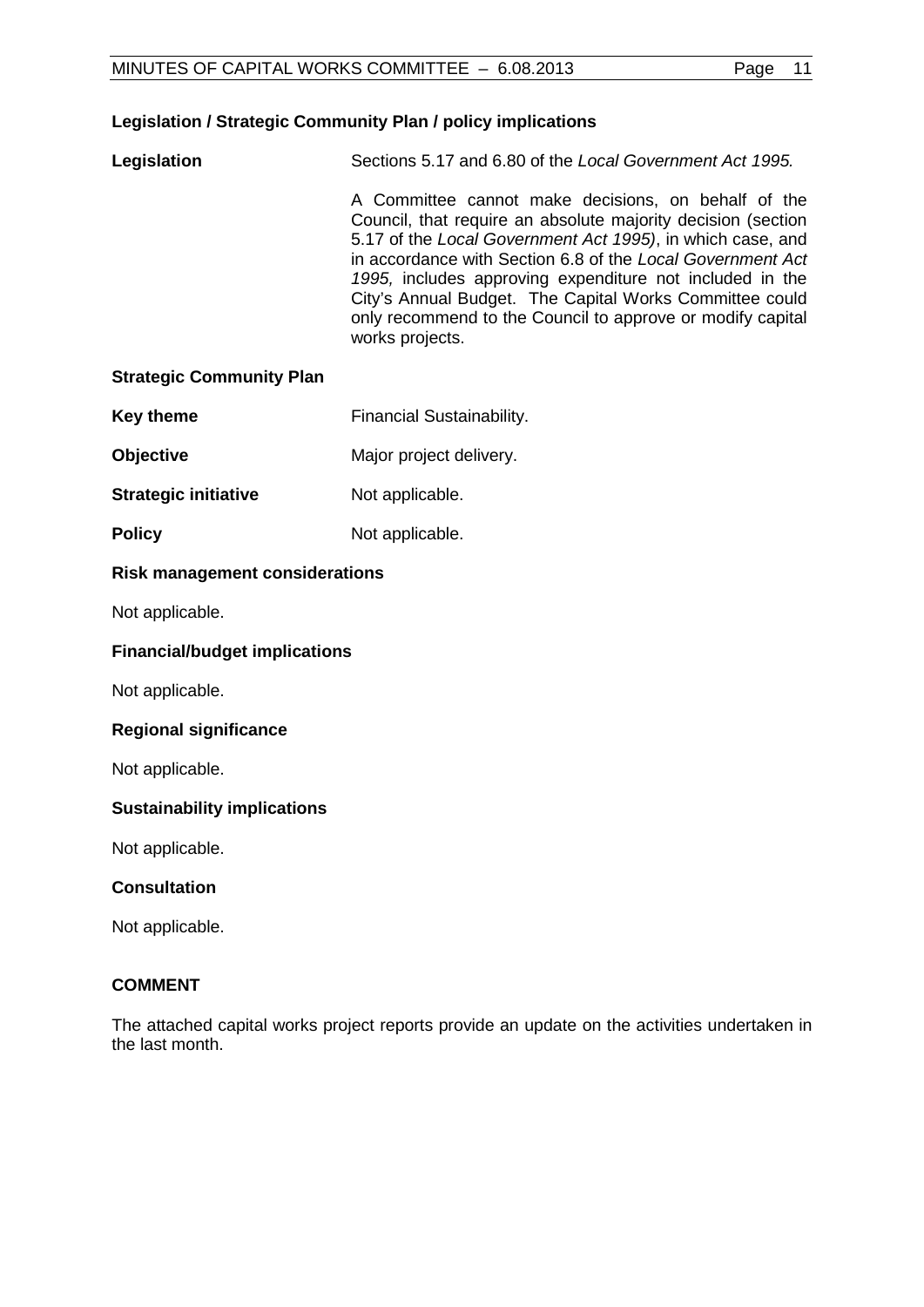## **VOTING REQUIREMENTS**

Simple Majority.

**MOVED Mayor Pickard, SECONDED Cr Taylor that the Capital Works Committee NOTES the attached monthly capital works project reports for:**

- **1 Currambine Community Centre construction;**
- **2 Entry statements;**
- **3 Hodges Drive duplication;**
- **4 Mawson Park – landscape upgrade;**
- **5 Hillarys Park – landscape upgrade;**
- **6 Marmion Foreshore parking,**

**as detailed in Attachments 1 to 6 to this Report.**

**The Motion was Put and CARRIED (7/0)** 

**In favour of the Motion:** Cr McLean, Mayor Pickard, Crs Amphlett, Corr, Norman, Ritchie and Taylor.

*Appendix 2 refers*

*[To access this attachment on electronic document, click here: Attach2agnCWC060813.pdf](http://www.joondalup.wa.gov.au/files/committees/CWOC/2013/Attach2agnCWC060813.pdf)*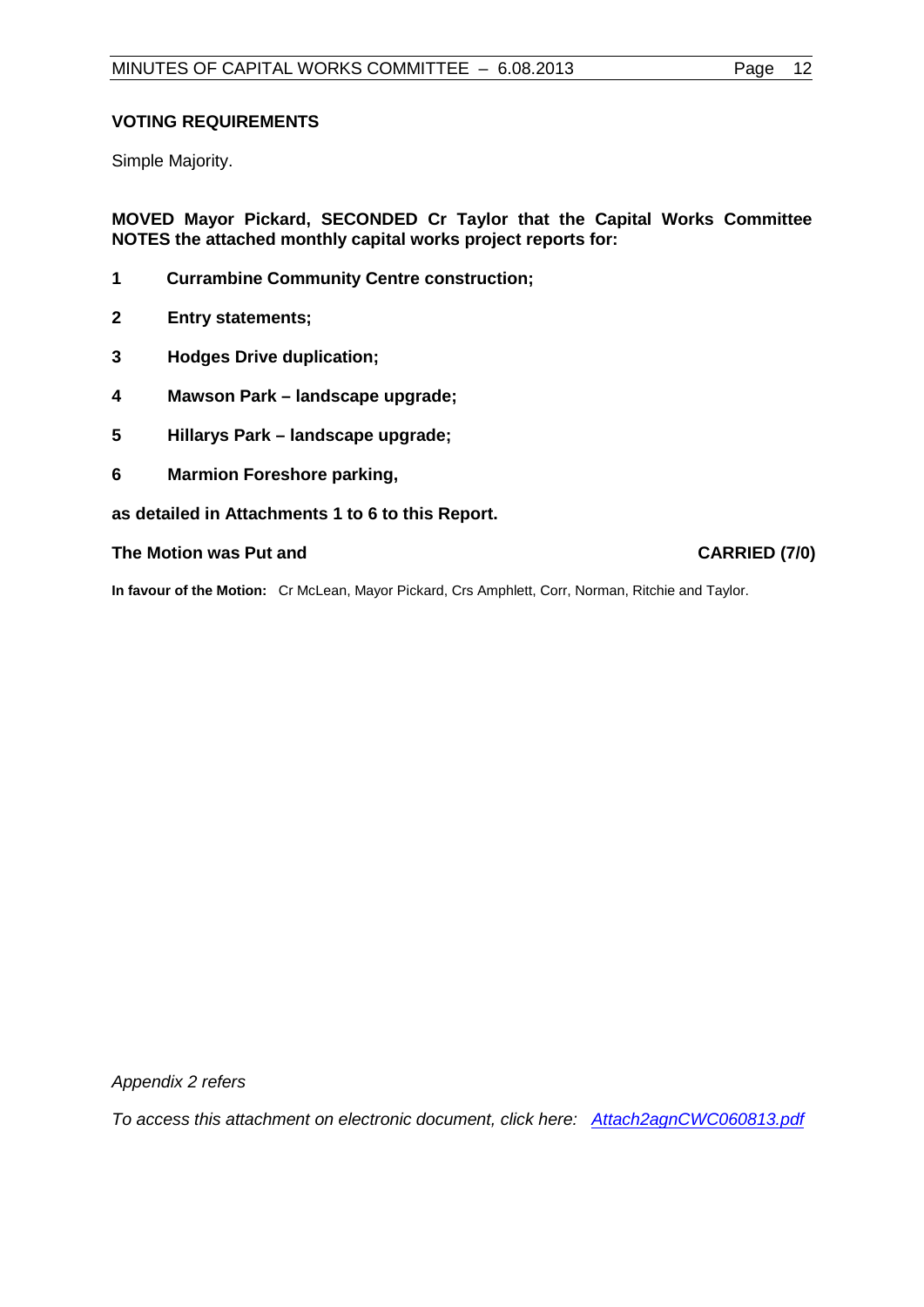# <span id="page-12-0"></span>**ITEM 3 CAPITAL WORKS COMMITTEE PROJECT REPORTING FOR 2013-14**

| <b>WARD</b>                           | All                                                                                                                                                                                              |  |
|---------------------------------------|--------------------------------------------------------------------------------------------------------------------------------------------------------------------------------------------------|--|
| <b>RESPONSIBLE</b><br><b>DIRECTOR</b> | Mr Nico Claassen<br>Infrastructure Services                                                                                                                                                      |  |
| <b>FILE NUMBER</b>                    | 102496, 101515                                                                                                                                                                                   |  |
| <b>ATTACHMENTS</b>                    | Attachment 1 2013-14 Capital Works Program                                                                                                                                                       |  |
| <b>AUTHORITY / DISCRETION</b>         | Executive - The substantial direction setting and oversight<br>role of Council, such as adopting plans and reports,<br>accepting tenders, directing operations, setting and<br>amending budgets. |  |

## **PURPOSE**

For the Capital Works Committee to determine which projects in the 2013-14 Capital Works Program require separate reports to be submitted to the Committee on a monthly and quarterly basis.

## **EXECUTIVE SUMMARY**

At the Capital Works Committee meeting held on 7 August 2012 the Committee determined which capital works project reports were required and the frequency of reporting. The project reports related to works scheduled in the 2012-13 Capital Works Program, several of which have now been completed.

At its meeting held on 25 June 2013 (CJ117-06/13 refers), Council adopted the 2013-14 Capital Works Program. To assist the committee in determining which projects they may require project reports on, a copy of the 2013-14 Capital Works Program is attached. In addition, this report proposes projects for which the committee may require project reports.

## **BACKGROUND**

At its meeting held on 26 June 2012 (Item CJ121-06/12 refers), Council resolved that:

*"a report be submitted to the August meeting of the Capital Works Committee to determine which projects in the 2012-13 Capital Works Program require separate reports to be submitted to the Committee in more detail;"*

At the Capital Works Committee meeting held on 7 August 2012 the committee determined which capital works project reports were required and the frequency of reporting. The project reports related to works scheduled in the 2012-13 Capital Works Program, several of which have now been completed.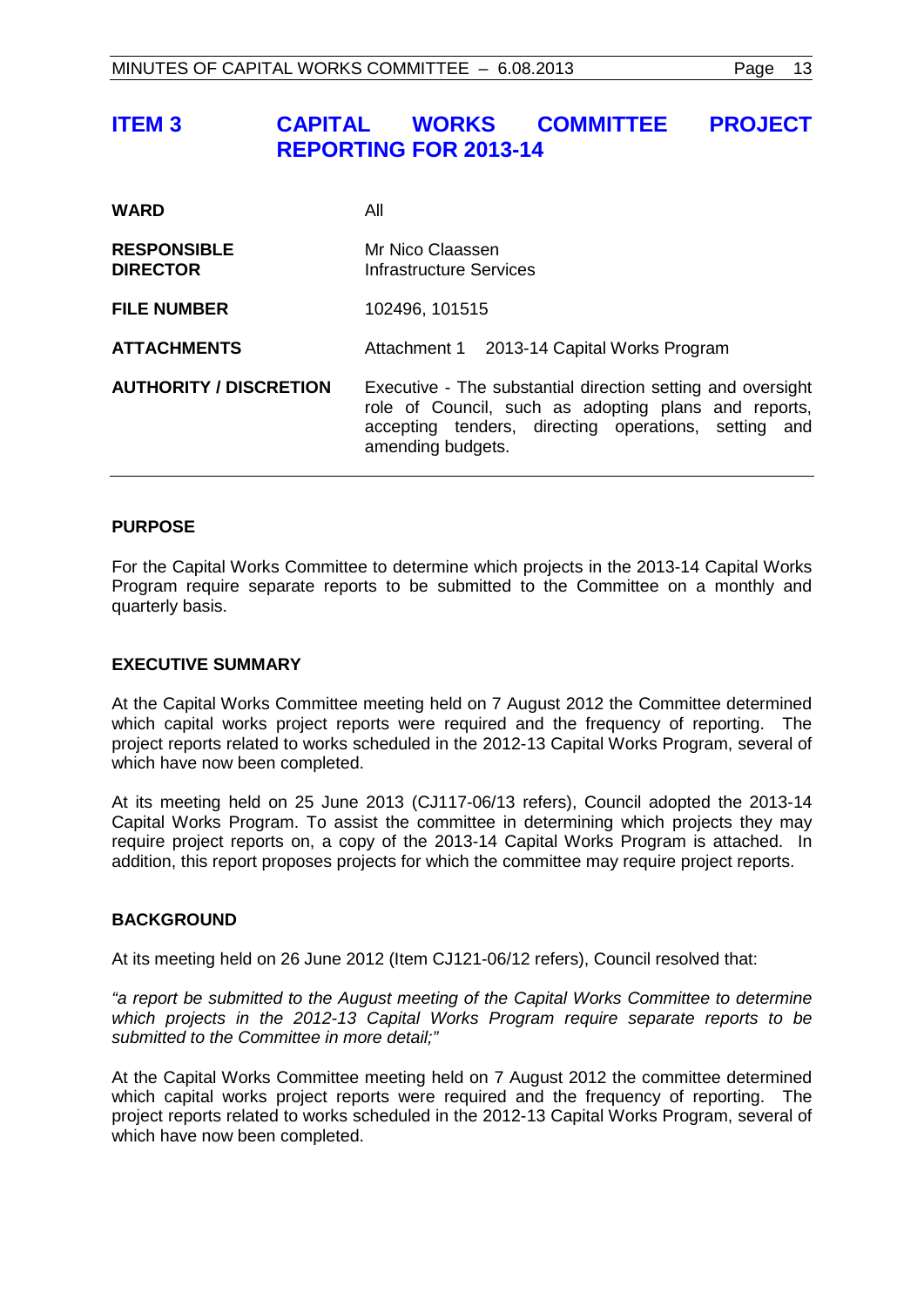## **DETAILS**

At its meeting held on 25 June 2013 (CJ117-06/13 refers), Council adopted the 2013-14 Capital Works Program. To assist the committee in determining which projects it may require project reports on, a copy of the 2013-14 Capital Works Program is provided at Attachment 1. This report also suggests projects which the committee may wish to consider for project reporting.

Based upon the high profile, impact on the community and the scale of the budget, it is proposed that project reports be provided for the following projects at the frequency shown:

| <b>Project Code</b> | <b>Project description</b>          | <b>Frequency</b><br>of Reporting |
|---------------------|-------------------------------------|----------------------------------|
|                     |                                     |                                  |
| MPP2015             | <b>Currambine Community Centre</b>  | Monthly                          |
| RDC2011             | <b>Hodges Drive duplication</b>     | Monthly                          |
| PDP2090             | Warrandyte Park – landscape upgrade | Quarterly                        |
| PDP2263             | Mawson Park – landscape upgrade     | Quarterly                        |
| PDP2264             | Hillarys Park - landscape upgrade   | Quarterly                        |
| MPP2024             | Delamere Park construction          | Quarterly                        |
| SSE2020             | <b>Entry statements</b>             | Quarterly                        |
| <b>SSE2038</b>      | Shenton Avenue landscaping          | Quarterly                        |
| MPP2038             | Admiral Park refurbishment          | Quarterly                        |
| MPP2027             | Marmion Foreshore car park          | Quarterly                        |

The quarterly reports will become monthly when works commence.

## **Issues and options considered:**

The options available to the committee are:

- accept the proposed projects for project reporting
- not accept the proposed projects for project reporting or
- vary the proposed projects for project reporting.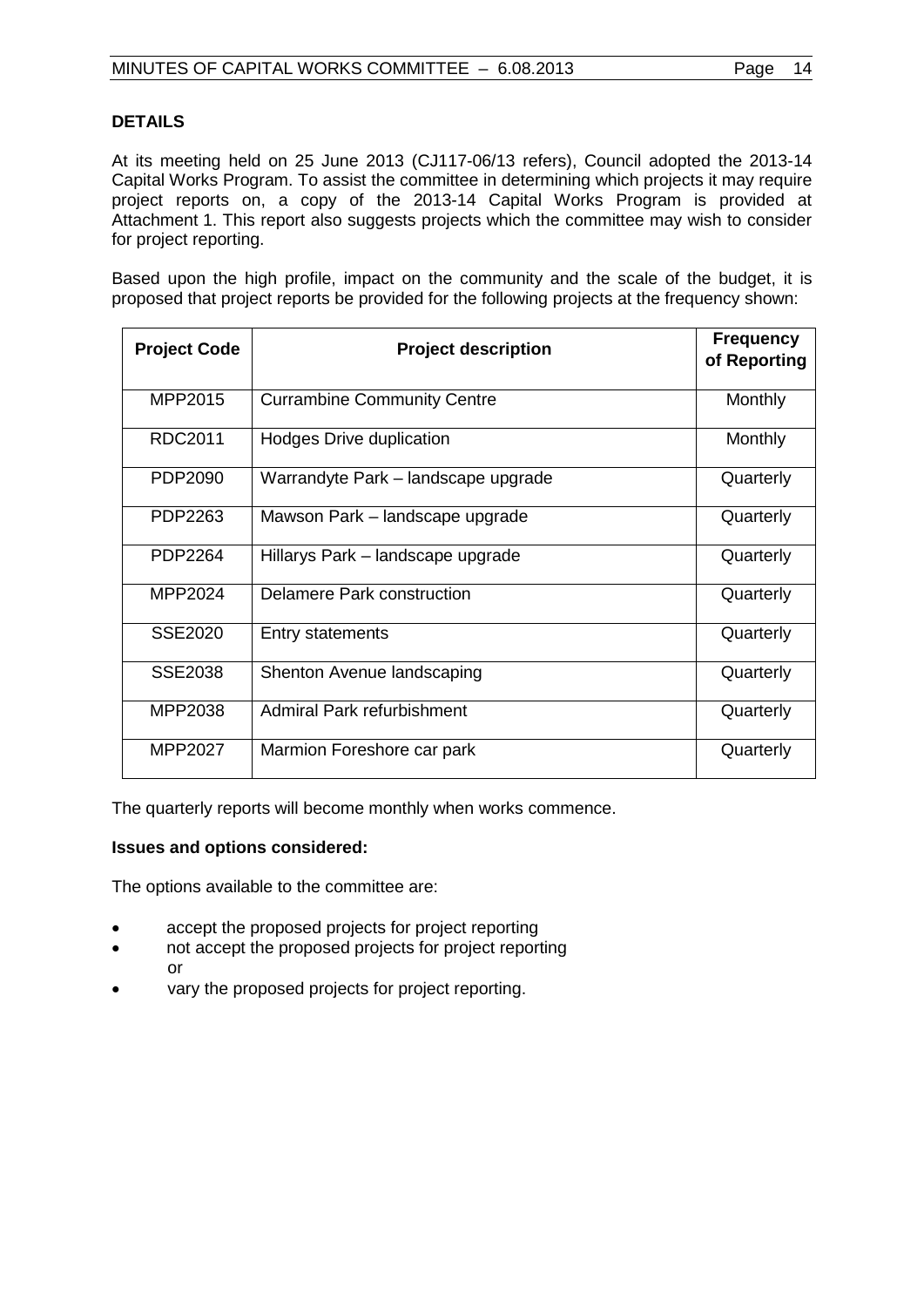## **Legislation / Strategic Community Plan / policy implications**

**Legislation** Sections 5.17 and 6.80 of the *Local Government Act 1995.* 

A Committee cannot make decisions, on behalf of the Council, that require an absolute majority decision (section 5.17 of the *Local Government Act 1995)*, in which case, and in accordance with Section 6.8 of the *Local Government Act 1995,* includes approving expenditure not included in the City's Annual Budget. The Capital Works Committee could only recommend to the Council to approve or modify capital works projects.

## **Strategic Community Plan**

- **Key theme** Financial Sustainability.
- **Objective** Major project delivery.
- **Strategic initiative** Not applicable.
- **Policy** Not applicable.

## **Risk management considerations**

Not applicable.

## **Financial/budget implications**

Not applicable.

## **Regional significance**

Not applicable.

## **Sustainability implications**

Not applicable.

#### **Consultation**

Not applicable.

## **COMMENT**

A monthly update on capital works activities will be submitted to the Capital Works Committee each month with project reports provided on projects that the committee will determine at the required frequency; that is monthly or quarterly.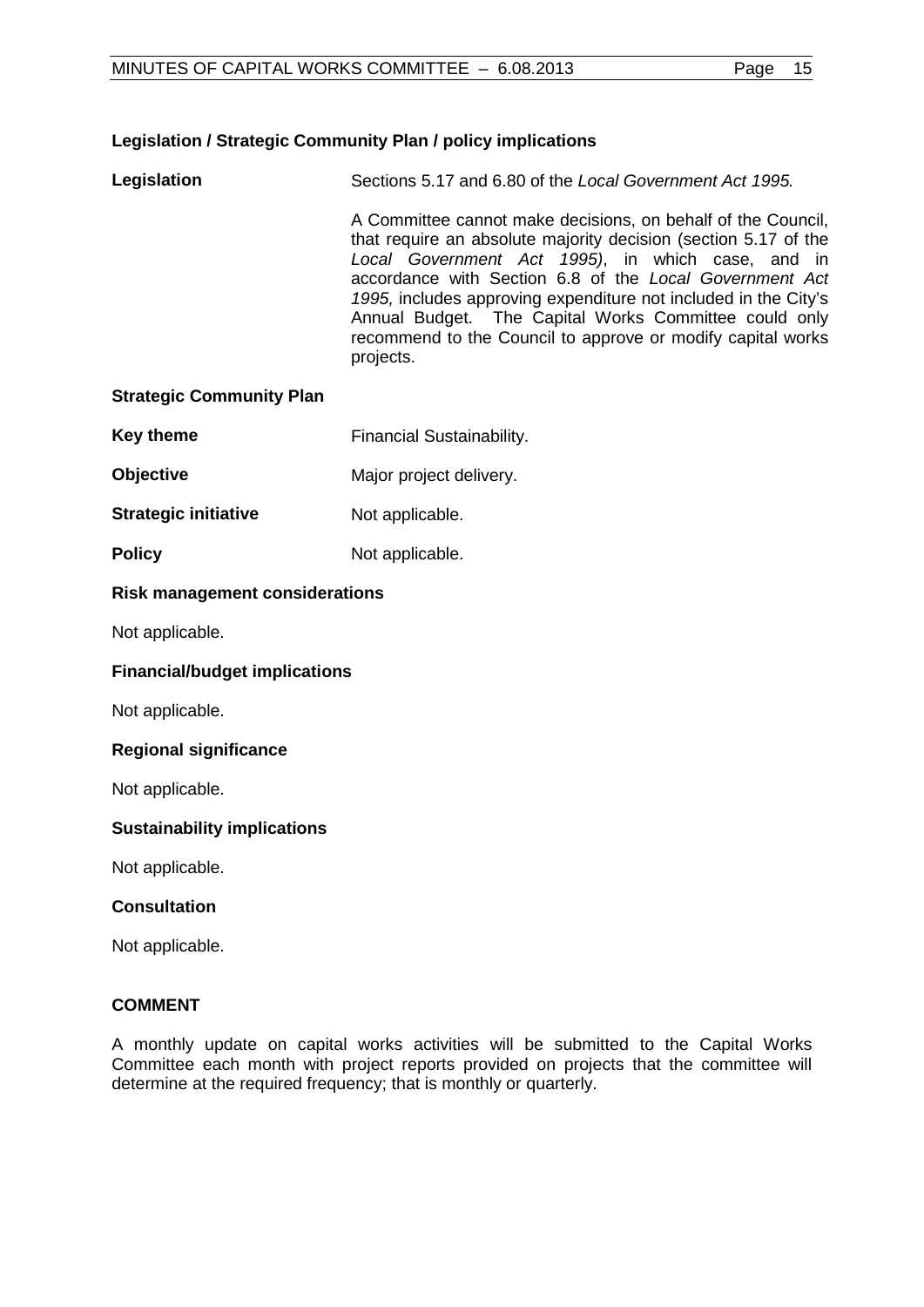## **VOTING REQUIREMENTS**

Simple Majority.

## **OFFICER'S RECOMMENDATION:**

That the Capital Works Committee REQUESTS detailed reports on the following Capital Works Projects be provided at the frequency shown:

- Currambine Community Centre monthly;
- Hodges Drive duplication monthly;
- Warrandyte Park landscape upgrade quarterly;
- Mawson Park landscape upgrade quarterly;
- Hillarys Park landscape upgrade quarterly;
- Delamere Park construction quarterly;
- Entry statements quarterly;
- Shenton Avenue landscaping quarterly;
- Admiral Park refurbishment quarterly;
- Marmion Foreshore car park quarterly.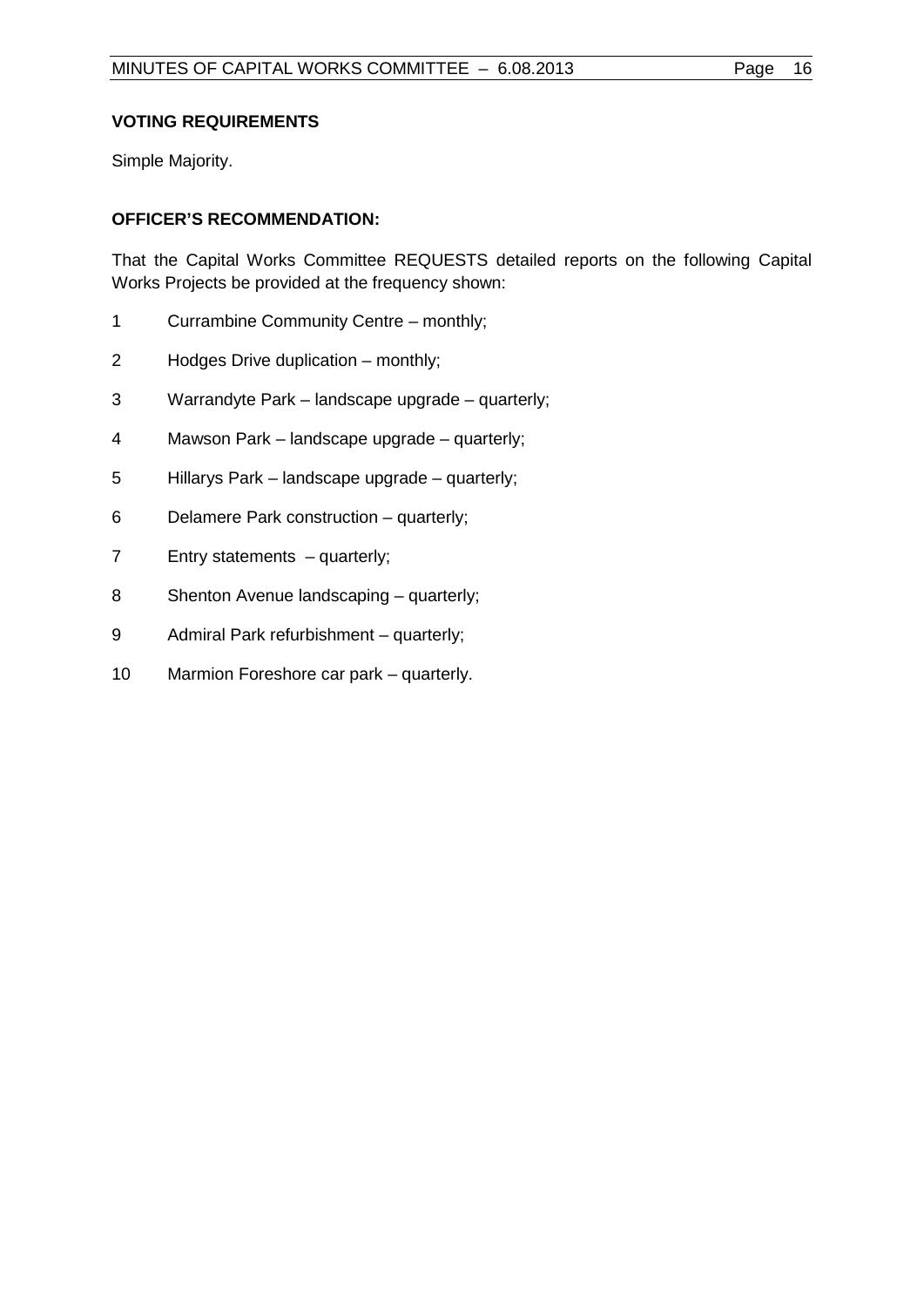**MOVED Mayor Pickard, SECONDED Cr Amphlett that the Capital Works Committee REQUESTS detailed reports on the following Capital Works Projects be provided at the frequency shown:**

- **Currambine Community Centre – bi-monthly;**
- **Hodges Drive duplication – bi-monthly;**
- **Warrandyte Park – landscape upgrade – bi-monthly;**
- **Mawson Park – landscape upgrade – bi-monthly;**
- **Hillarys Park – landscape upgrade – bi-monthly;**
- **Delamere Park construction – bi-monthly;**
- **Entry and suburban entry statements – bi-monthly;**
- **Shenton Avenue landscaping – bi-monthly;**
- **Admiral Park refurbishment – bi-monthly;**
- **Marmion Foreshore car park – bi-monthly;**
- **Iluka District Open Space – Sports light upgrade – bi-monthly;**
- **Otago Park – Sump Beautification – bi-monthly;**
- **Joondalup City Centre Lighting – bi-monthly;**
- **Warwick Leisure Centre Extension – bi-monthly;**
- **Multi-storey car park – Boas Avenue – bi-monthly.**

## **The Motion was Put and CARRIED (7/0)**

**In favour of the Motion:** Cr McLean, Mayor Pickard, Crs Amphlett, Corr, Norman, Ritchie and Taylor.

*Appendix 3 refers*

*[To access this attachment on electronic document, click here: Attach3agnCWC060813.pdf](http://www.joondalup.wa.gov.au/files/committees/CWOC/2013/Attach3agnCWC060813.pdf)*